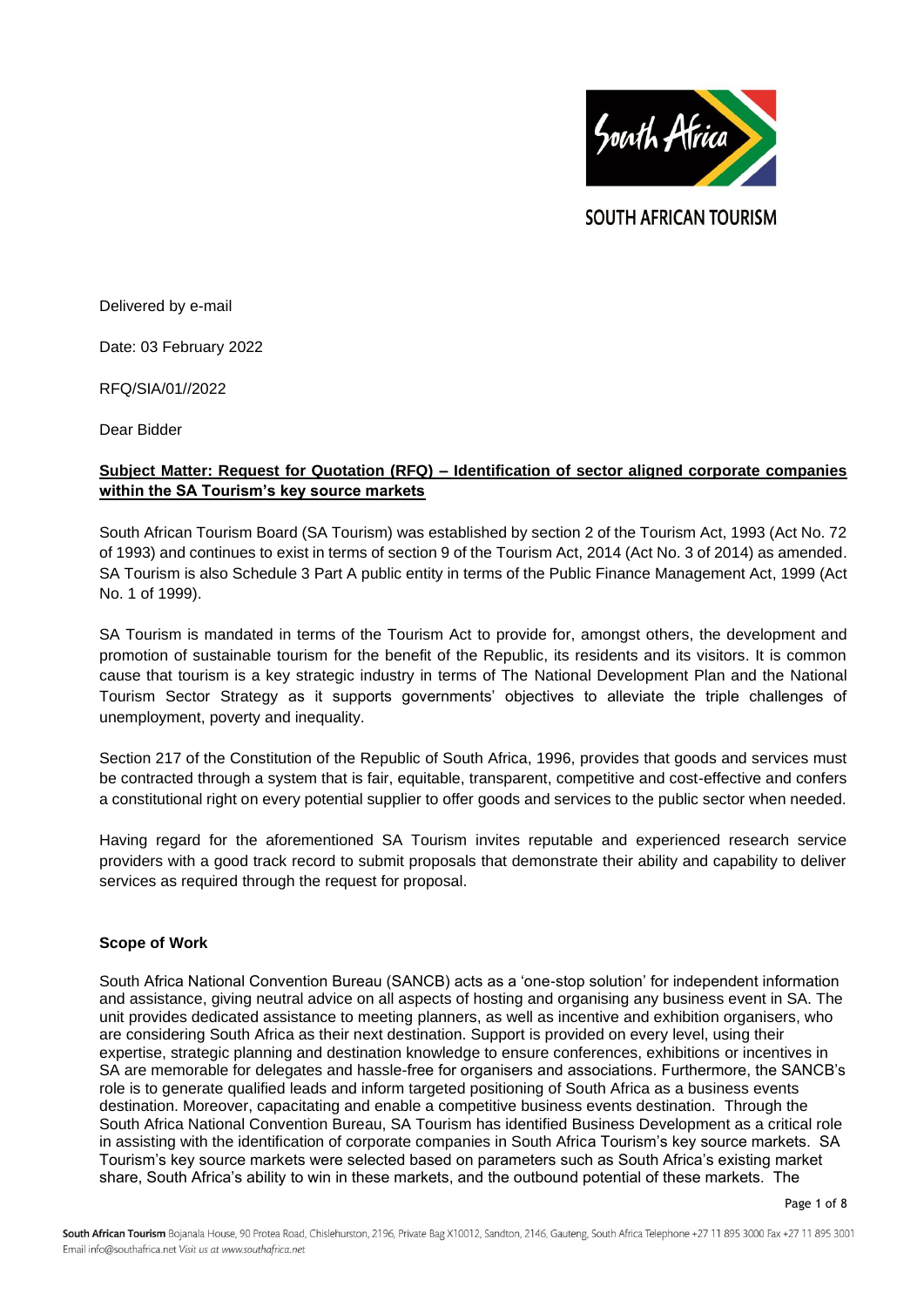activated growth potential for these markets is based on econometric forecasts and South African Tourism's growth aspirations, equally optimising marketing investment across the identified target markets and distributing resources to help meet set objectives.

## **Business Goal**

The SANCB is tasked with generating potential leads to create future bidding opportunities for destination South Africa. SA Tourism has 10 country offices across various regions, which have designated marketing workforce, who are part of SA Tourism and are stationed in designated SA Tourism country offices. The SANCB is able to partner with these in-market partners, to collectively target and deriving business from these corporate companies and incentive houses.

The objective of this exercise is to identify key global sectors across some of SA Tourism's key source markets, and align them to South Africa's priority sectors according to SANCB's reviewed bid support programme

To build a sector aligned repository of corporate companies and incentive houses across SA Tourism's source markets to enable the business unit to effectively engage these companies for future MICE opportunities.

Upon identifying corporate companies within the key markets and key sectors; the aim is to communicate with these corporates, and develop a rapport without the reliance of intermediaries. The SANCB does not have data on sector aligned corporate companies and incentive houses, acquiring data will enable the business unit to develop sound acquisition strategies on targeting these companies directly. This is a strategy focused on aggressive lead generation, and business acquisition from corporates and incentive organisers.

The SANCB wishes to focus on these SA Tourism's key source markets:

- Europe: United Kingdom, Germany
- Americas: USA
- Asia Pacific: China, India
- Africa: Nigeria

The following sectors have been identified in the Reviewed Bid Support Programme:

• Manufacturing, Wholesale, Retail trade, Financial services, Transport, Mining, Agriculture, Travel & tourism, Trade and Export Development and Promotion, Medical Science, Technology, Science, Religious, Philanthropy and Education

#### **Deliverables:**

• A database of corporate companies and incentive houses that are sector specific including key contacts

The database should include but not limited to the informing below;

- Name of business
- Country the business operates in / is Head quartered
- Business contact details such as; telephone number
- Business email address,
- **Designation**
- Level of decision making or influence

### **Cost structure and project plan:**

Suppliers must submit the total price for the assignment based on the skills, resources and time allocated to the project. Suppliers should also propose innovation in their technical proposals to keep the cost to a minimum where SA Tourism will still benefit from the best possible qualitative outcome. SA Tourism reserves the right to request additional information or clarity on cost proposals prior to the evaluation thereof.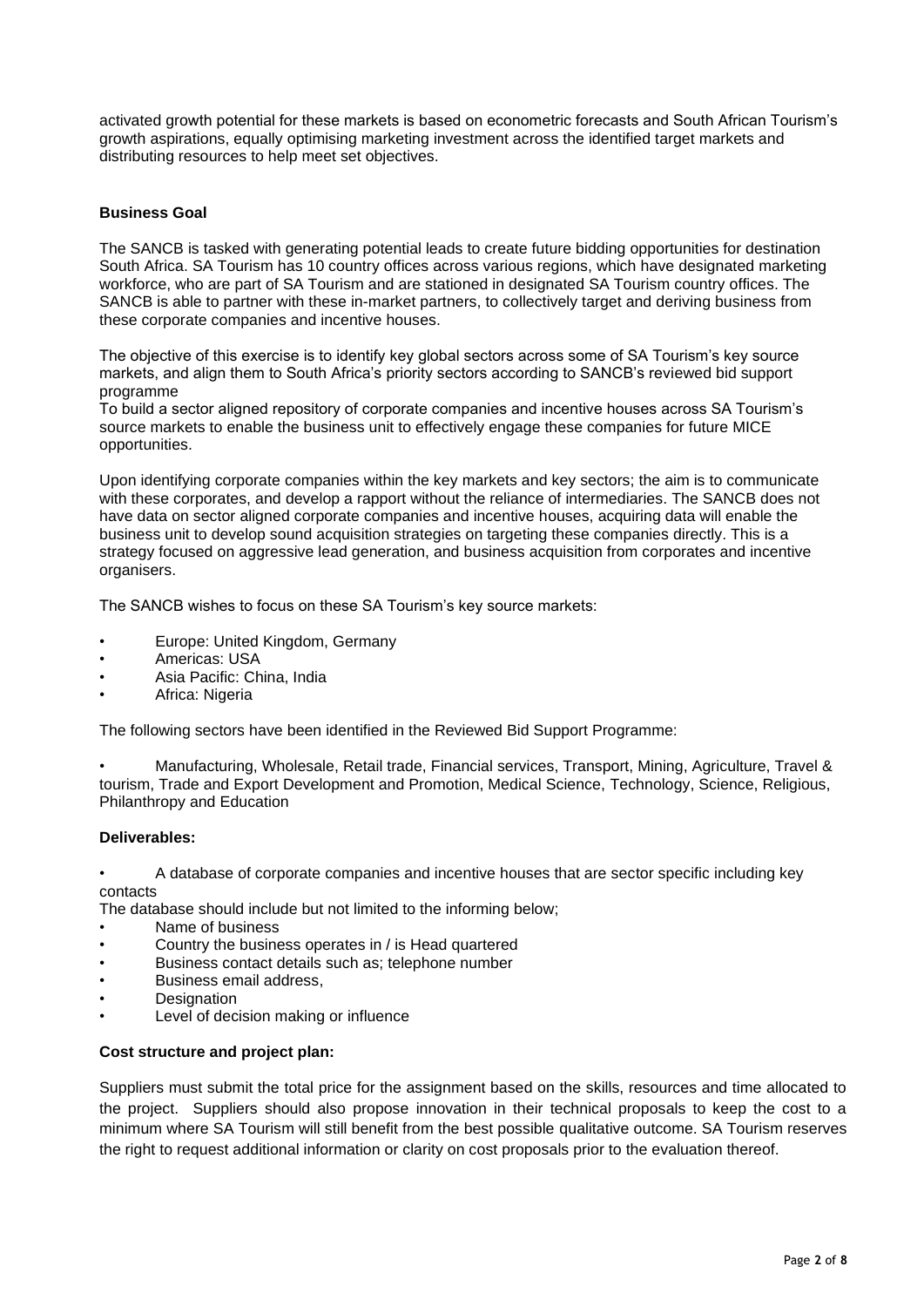# **1. Format of proposal**

- 1.1 Bidders must complete and return all the necessary standard bidding documents (SBD's) attached to this request with technical and financial proposals.
- 1.2 Bidders are advised that their proposals should be concise, written in plain English and simply presented in the same order as indicted below:
	- (a) Cover letter introducing your firm and credentials, capacity, capability and experience for this assignment;
	- (b) National Treasury Centralized Supplier Database (CSD) registration summary report with a valid tax status;
	- (c) Valid certified copy of B-BBEE certificate;
	- (d) Bidders must have specific experience and submit at least three recent references (in a form of written proof(s) on their client's letterhead including relevant contact person(s), office telephone & fax number, website and email address) where similar work were undertaken.
	- (e) Overview of the methodology your firm will apply for this assignment;
	- (f) Project/assignment approach and plan which outlines the activities to be undertaken during the process;
	- (g) Outline of the qualifications and related experience of the proposed resources that will be assigned to the matter;
	- (h) Financial proposal to deliver the assignment including any other cost SA Tourism should be aware off for the successful completion of the assignment;
	- (i) Declaration of Interest SBD 4;
	- (j) Preference Point Claim Form SBD 6.1;
	- (k) Declaration of Bidder's Past Supply Chain Management Practices SBD 8; and
	- (l) Independent Bid Determination SBD 9.

### **2 Cost structure and project plan:**

- 2.1 Bidders must submit the total bid price for the assignment based on the skills, resources and time allocated in providing the services.
- 2.2 Bidders should also propose innovation in their technical proposals to keep the cost to a minimum where SA Tourism will still benefit from the best possible qualitative outcome. SA Tourism reserves the right to request additional information or clarity on cost proposals prior to the evaluation thereof.

### **3 Evaluation Method**

3.1 The evaluation process of bids will comprise of the following phases:

| <b>Phase 1</b>                                                               | <b>Phase 2</b>                                       | <b>Phase 3</b>                                                                                                                                                                                                                                 |
|------------------------------------------------------------------------------|------------------------------------------------------|------------------------------------------------------------------------------------------------------------------------------------------------------------------------------------------------------------------------------------------------|
| Administration and Functionality<br>bidl<br><b>Mandatory</b><br>requirements |                                                      | <b>Price and B-BBEE</b>                                                                                                                                                                                                                        |
| Compliance with<br>administration and<br>mandatory bid<br>requirements.      | Bids will be evaluated in terms of<br>functionality. | that have successfully<br>bidders<br>The<br>(a)<br>progressed through to Phase 2 will be<br>evaluated in accordance with the 80/20<br>preference point system contemplated in<br>the Preferential Procurement<br>Policy<br>Framework Act, 2000 |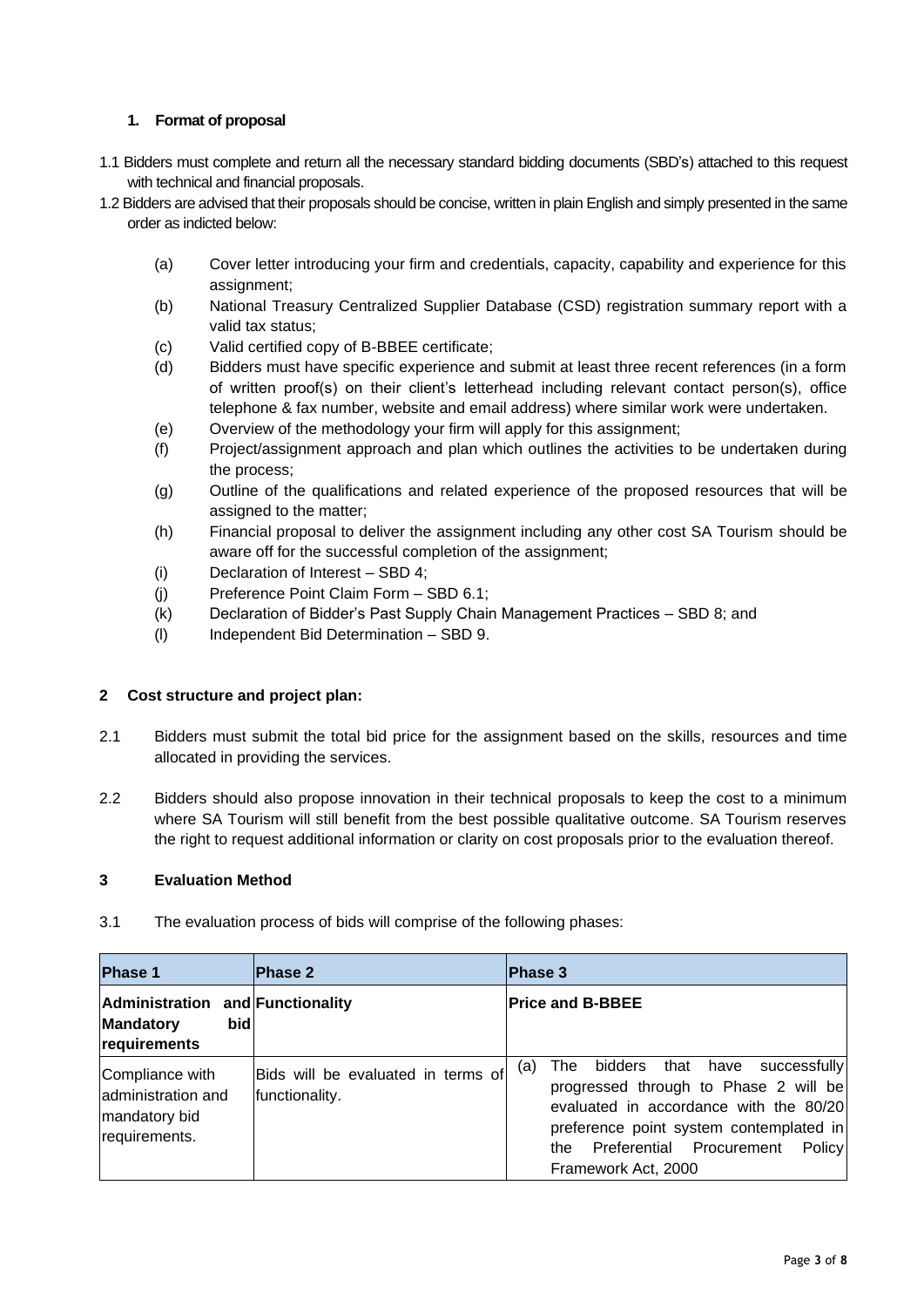| <b>Phase 1</b> | <b>Phase 2</b> | <b>Phase 3</b>                                      |
|----------------|----------------|-----------------------------------------------------|
|                |                | 80 points will be awarded for price while 20<br>(b) |
|                |                | points will be allocated for preference             |
|                |                | points for BBBEE as prescribed in the               |
|                |                | regulations.                                        |

# **3.2 Points awarded for functionality:**

| <b>EVALUATION</b>                                                                                             | <b>Rating</b> |  |  |  |  | Weight |
|---------------------------------------------------------------------------------------------------------------|---------------|--|--|--|--|--------|
| <b>CRITERIA</b>                                                                                               |               |  |  |  |  |        |
| The Bids will be evaluated on a scale of $1 - 5$ in accordance with the criteria below. The rating will be as |               |  |  |  |  |        |
| follows: $1 = \text{Very poor}, 2 = \text{Poor}, 3 = \text{Good}, 4 = \text{Very good}, 5 = \text{Excellent}$ |               |  |  |  |  |        |

| Deliverables / Performance Indicators                                                                                                                                                                                                                                                                                                                                                                                  | Weight |  |
|------------------------------------------------------------------------------------------------------------------------------------------------------------------------------------------------------------------------------------------------------------------------------------------------------------------------------------------------------------------------------------------------------------------------|--------|--|
| <b>Criterion 1:</b>                                                                                                                                                                                                                                                                                                                                                                                                    |        |  |
| Credentials and experience relevant to the scope of work under this RFP, and doing<br>research in tourism                                                                                                                                                                                                                                                                                                              |        |  |
| Experience in working on similar projects (Industry, size), Suppliers should clearly state<br>$\bullet$<br>work done similar to a project of this nature)                                                                                                                                                                                                                                                              |        |  |
| 10<br>The service provider is required to provide three (3) contactable client references<br>$\bullet$<br>where its services can be verified. References should be presented in the form of a<br>written letter on official letterhead from clients with similar services stating clearly<br>what work was done for them.                                                                                              |        |  |
| Services provided should not be older than four (4) years from the closing date of this<br>$\bullet$<br>RFP. No appointment letters from clients will be accepted as reference letters                                                                                                                                                                                                                                 |        |  |
| <b>Criterion 2:</b>                                                                                                                                                                                                                                                                                                                                                                                                    |        |  |
| Research Design:                                                                                                                                                                                                                                                                                                                                                                                                       |        |  |
| Demonstrate how data will be collected, including key sectors identification per<br>$\bullet$<br>market                                                                                                                                                                                                                                                                                                                | 40     |  |
| Service provider should demonstrate that they have considered possible limitations to<br>$\bullet$<br>the study and advise how to mitigate possible limitations                                                                                                                                                                                                                                                        |        |  |
| Show examples of what the report emanating from the study will look like (using<br>$\bullet$<br>dummy data)                                                                                                                                                                                                                                                                                                            |        |  |
| Criterion 3:                                                                                                                                                                                                                                                                                                                                                                                                           |        |  |
| Infrastructure and capacity                                                                                                                                                                                                                                                                                                                                                                                            |        |  |
| Demonstrate how data quality will be insured (compliance and methods, quality<br>$\bullet$<br>measures that are applied by the entity to ensure that the data is of sound quality,<br>include local or global data security (including protection of personal information) and<br>data quality compliance documents)<br>Demonstrate efficiency through methods that will be used in building the database<br>$\bullet$ | 30     |  |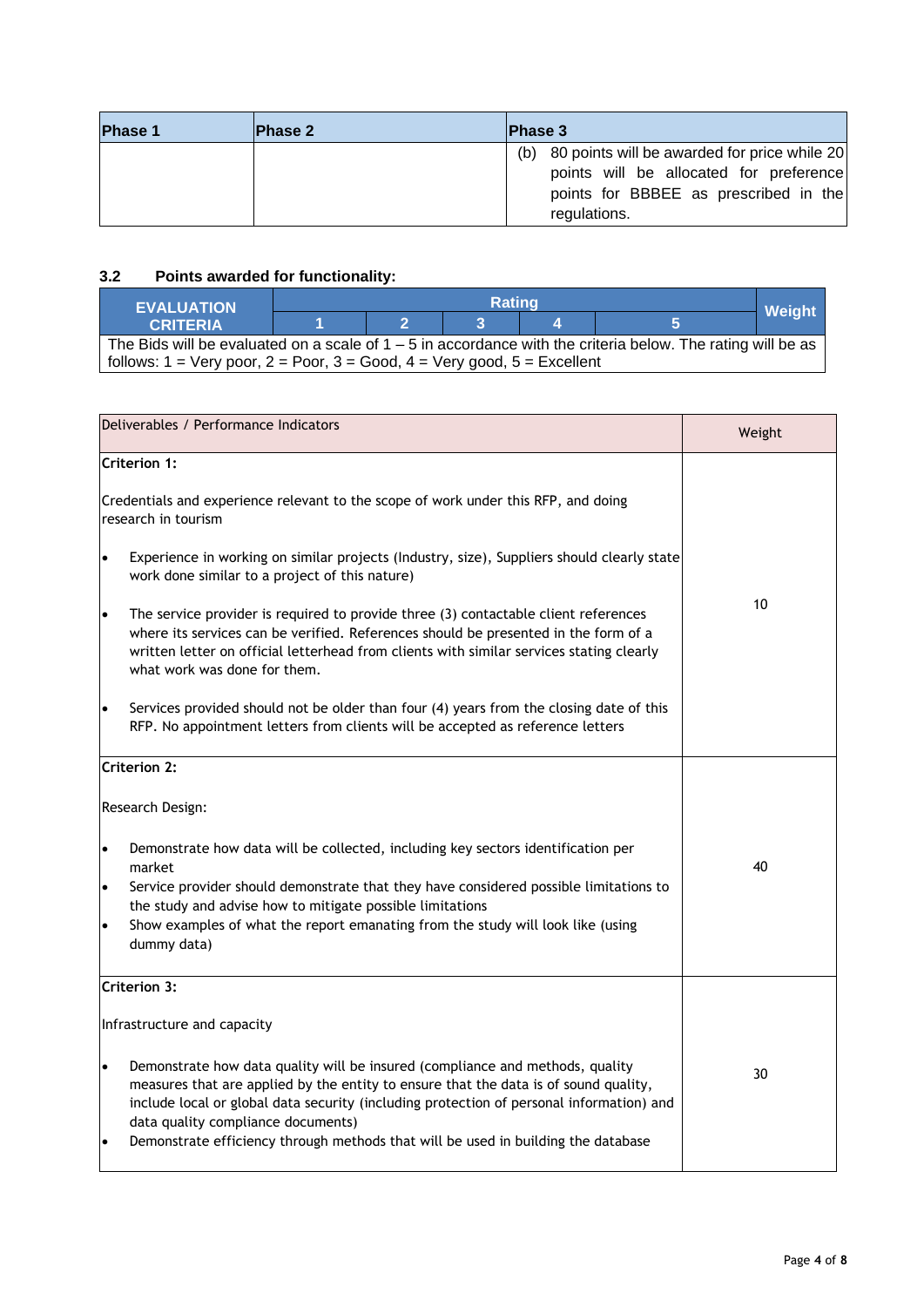| <b>Criterion 4:</b>                                                                                                                                                                                                                                                                                                                                   |     |
|-------------------------------------------------------------------------------------------------------------------------------------------------------------------------------------------------------------------------------------------------------------------------------------------------------------------------------------------------------|-----|
| Proposed project team that will be assigned to the project and their experience                                                                                                                                                                                                                                                                       |     |
| Advisory person(s) should have:<br>1.<br>20+ years research experience (5 points)<br>$\bullet$<br>15 - 19 years research experience (4 points)<br>$\bullet$<br>11 - 14 years research experience (3 points)<br>5 to 10 years research experience (2 points)<br>Less than 4 years research experience (1 point)                                        |     |
| Research Project leader should have:<br>2.<br>10 years research experience (5 points)<br>7 - 9 years research experience (4 points)<br>$\bullet$<br>5 - 6 years research experience (3 points)<br>$\bullet$<br>3 - 4 years' experience (2 points)<br>1- 2 years (1 point)<br>$\bullet$                                                                | 15  |
| 3.<br>Support team members should have an average of:<br>15+ years research experience (5 points)<br>$\bullet$<br>11 - 14 years research experience (4 points)<br>$\bullet$<br>8 - 10 years research experience (3 points)<br>$\bullet$<br>5 - 7 years research experience (2 points)<br>$\bullet$<br>Less than 5 years research experience (1 point) |     |
| Criterion 5:<br>Detailed project implementation plan with timelines from inception to completion of the<br>project; (with deliverables and dependencies)                                                                                                                                                                                              | 5   |
| <b>TOTAL</b>                                                                                                                                                                                                                                                                                                                                          | 100 |

**"functionality"** means the measurement according to predetermined norms, as set out in the bid documents, of a service or commodity that is designed to be practical and useful, working or operating, considering, among other factors, the quality, reliability, viability and durability of a service and the technical capacity and ability of a bidder.

- I. Bids will be evaluated strictly according to the bid evaluation criteria stipulated in this section.
- II. Bidders must, as part of their bid documents, submit supportive documentation for all functional requirements. The official responsible for scoring the respective bids will evaluate and score all bids based on bid submissions and the information provided.
- III. The score for functionality will be calculated in terms of the 1 5 rating scale as shown in the functionality criteria matrix under paragraph 4.2.
- IV. The value scored for each criterion will be multiplied with the specified weighting for the relevant criterion to obtain the marks scored for each criterion. These scores will be added and expressed as a fraction of the best possible score for all criteria.
- V. The points for functionality and the points for B-BBEE level of contribution will be added together and the proposal from the bidder which meets the highest score will be deemed the preferred proposal.

**Important notice:** A minimum threshold of 75% has been set for suppliers to achieve for FUNCTIONALITY during the evaluation process of Phase 1. Any supplier who does not achieve at least 350 points or more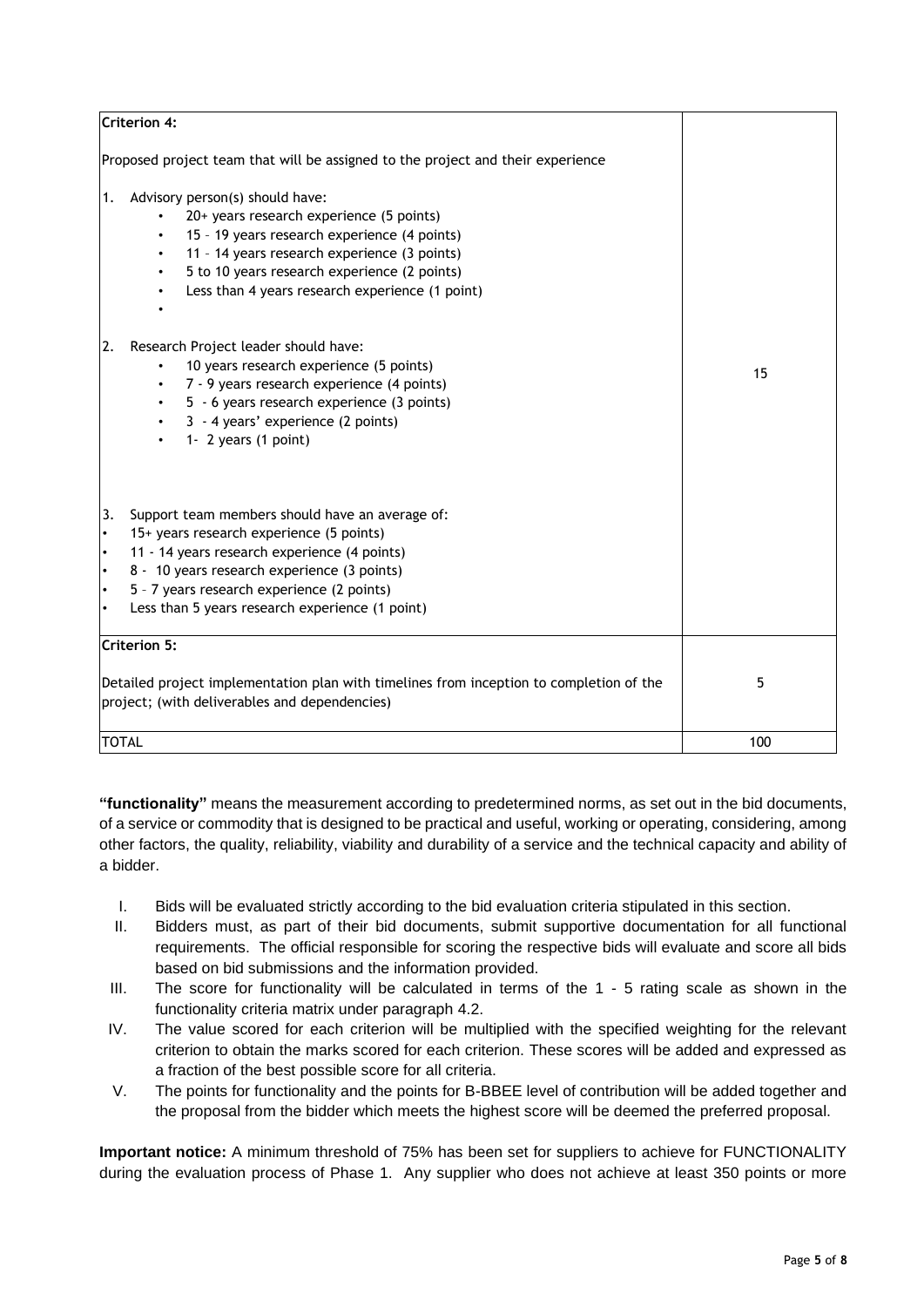(>75%) will be eliminated and will not qualify for further adjudication where only comparative price and B-BBEE level of the contributor will be considered.

# 4. **Awarding of Points for Price and Broad-Based Black Economic Empowerment**

The bidders that have successfully progressed through to Phase 3 (bidders who meet the minimum threshold for the functionality of (75%) will be evaluated in accordance with the 80/20 preference point system contemplated in the Preferential Procurement Policy Framework Act, 2000 and the Preferential Procurement Regulations of 2017.

80 points will be awarded for price while 20 points will be allocated for preference points for BBBEE as prescribed in the regulations.

Points for B-BBEE level of contribution will be awarded in accordance with the below table: -

| <b>B-BBEE Status Level</b><br>of<br><b>Contributor</b> | <b>Number of Points</b> |
|--------------------------------------------------------|-------------------------|
|                                                        | 20                      |
| $\overline{2}$                                         | 18                      |
| 3                                                      | 14                      |
| $\overline{4}$                                         | 12                      |
| 5                                                      | 8                       |
| 6                                                      | 6                       |
| 7                                                      | Δ                       |
| 8                                                      | 2                       |
| Non-compliant contributor                              |                         |

# 5. **Adjudication and Final Award of Bid**

The successful bidder will usually be the service provider scoring the highest number of points for comparative price and BBEE level of contribution or it may be a lower scoring bid on justifiable grounds or no award at all.

### **6. National Treasury Centralized Supplier Registration and B-BBEE Certificates**

- 6.1 All bid submissions must include a copy of successful registration on National Treasury's Centralized Supplier Database (CSD) with a valid tax clearance status and an original or certified copy of a B-BBEE verification certificate (if you have been assessed).
- 6.2 Proposals which do not include these documents will not be considered.

### **7. Deadline for submission**

All proposals must be e-mailed, in PDF format, to [quotes@southafrica.net](mailto:quotes@southafrica.net) no later than **12H00** on **Tuesday**, **15 February 2022** and should remain valid for at least 45 days after the closing date.

### 8. **Confidentiality**

 The request for a technical and cost proposal and all related information shall be held in strict confidence by bidders and usage of such information shall be limited to the preparation of the bid. All bidders are bound by a confidentially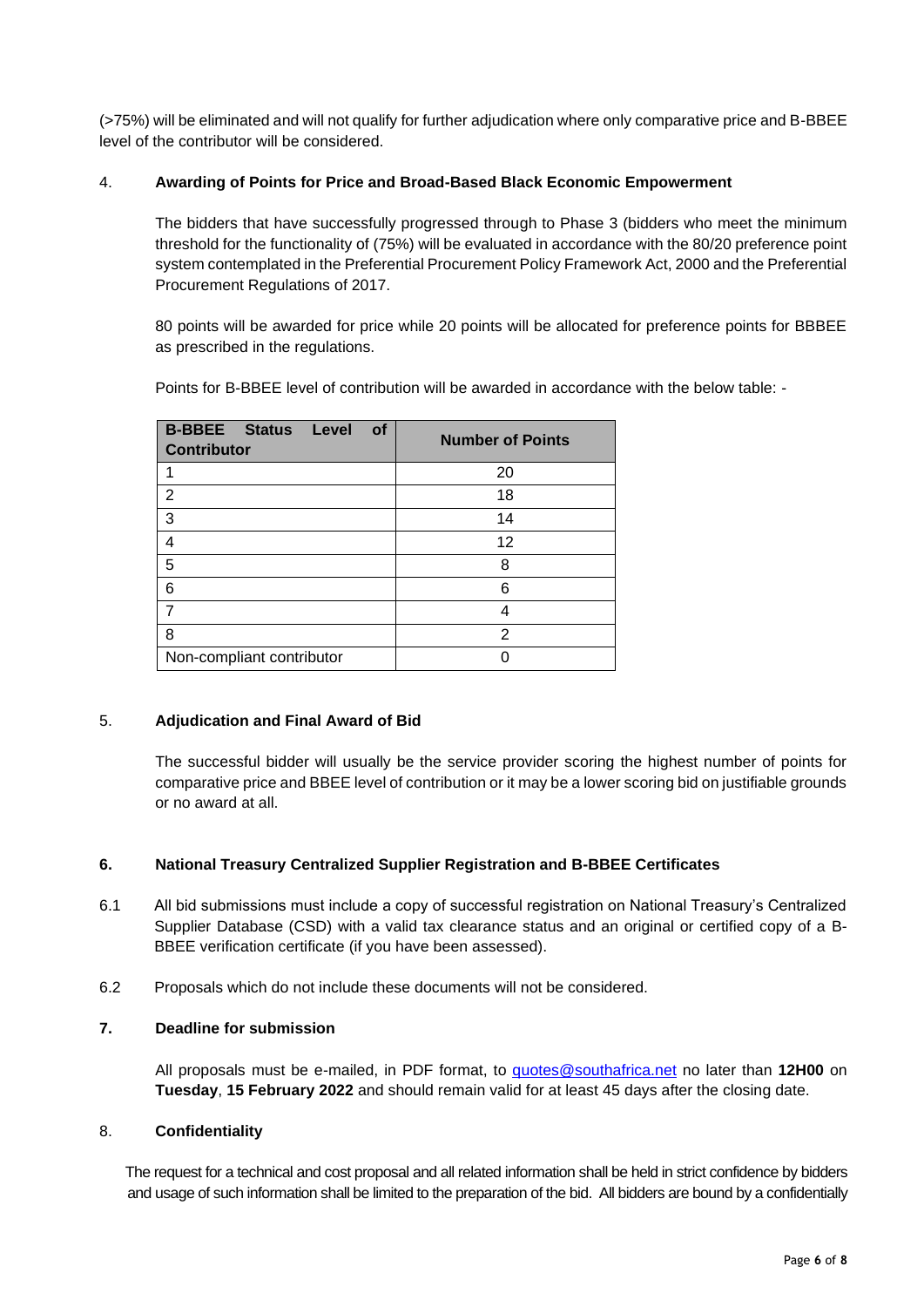agreement preventing the unauthorized disclosure of any information regarding SA Tourism or of its activities to any other organization or individual. The bidders may not disclose any information, documentation or products to other clients without written approval of SA Tourism.

#### 9. **Terms of engagement**

 Prior to commencing with the assignment, the successful bidder will be required to meet with the SA Tourism's Head of Risk to finalize the statement of work (SOW) and criteria for approval.

#### 10. **Payments**

- 10.1 No advance payments will be made in respect of this assignment. Payments shall be made in terms of the deliverables as agreed upon and shall be made strictly in accordance with the prescripts of the PFMA (Public Finance Management Act, 1999. Act 1 of 1999).
- 10.2 The successful bidder shall after completion of the contract, invoice SA Tourism for the services rendered. No payment will be made to the successful bidder unless an invoice complying with section 20 of VAT Act No 89 of 1991 has been submitted to SA Tourism.
- 10.3 Payment shall be made into the bidder's bank account normally 30 days after receipt of an acceptable, valid Invoice.

#### 11. **Non-compliance with delivery terms**

 The successful bidder must ensure that the work is confined to the scope as defined and agreed to. As soon as it becomes known to the bidder that they will not be able to deliver the services within the delivery period and/or against the quoted price and/or as specified, SA Tourism's Head of Risk Management must be given immediate written notice to this effect.

#### 12. **Retentio**n

 Upon completion of the assignment and / or termination of the agreement, the successful bidder shall on demand hand over to SA Tourism's Head of Risk Management all documentation, information, etc... relevant to the assignment without the right of retention.

#### 13. **Cost**

 The bidder will bear all the costs associated with the preparation of the response and no costs or expenses incurred by the bidder will be borne by SA Tourism.

#### 14. **Cancellation of the request for a technical and cost proposal**

SA Tourism may, prior to the award of the bid, have the right to cancel the bid if:

- (a) Due to changed circumstances, there is no longer a need for the service; or
- (b) Funds are no longer available to cover the part and/or total envisaged expenditure; or
- (c) No acceptable bids are received.

 SA Tourism reserves the right to withdraw this request for technical and cost proposals, to amend the term or to postpone this work by email notice to all parties who have received this request.